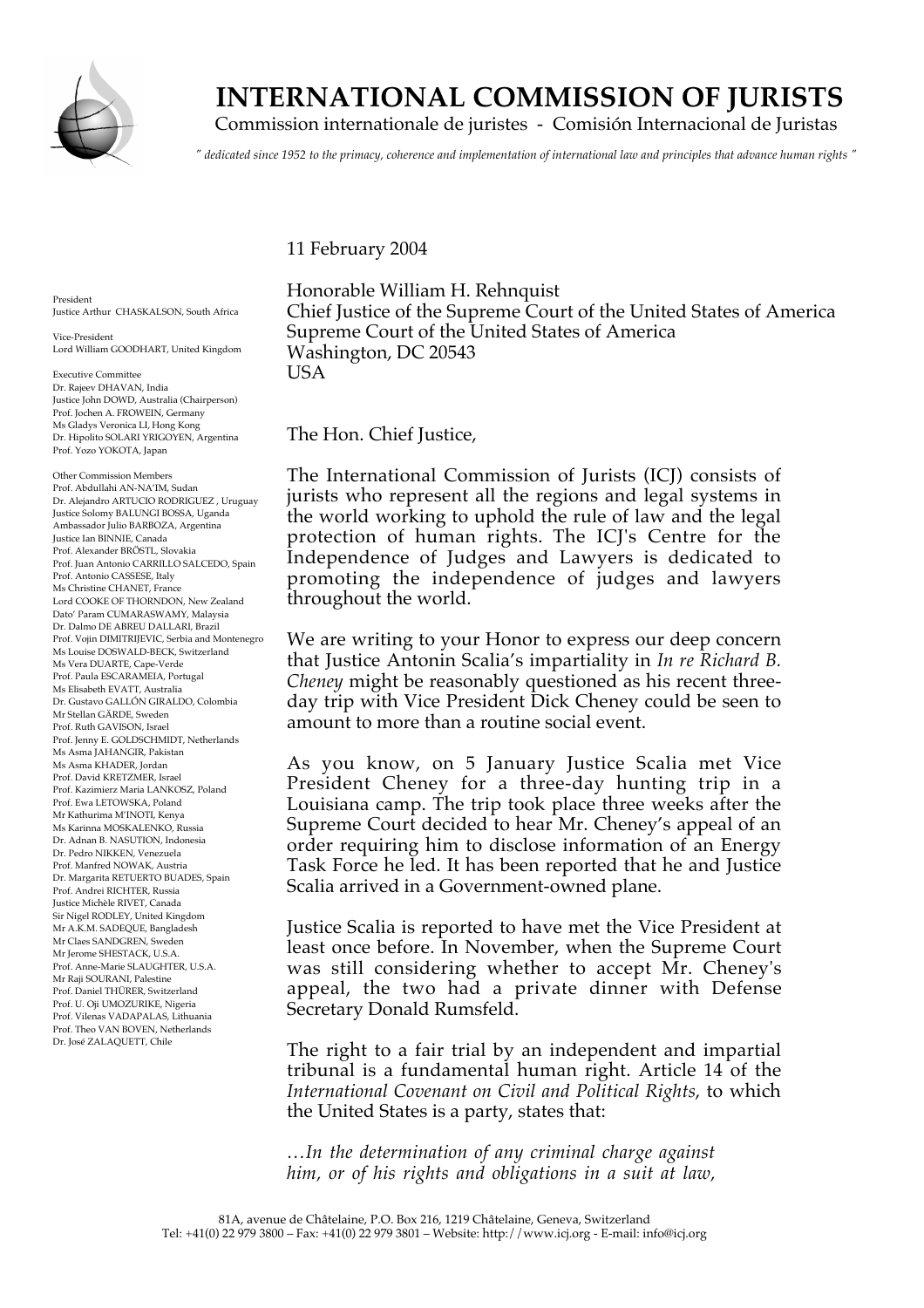*everyone shall be entitled to a fair and public hearing by a competent, independent and impartial tribunal established by law.*

While independence means that decision-makers in a given case are free to decide matters before them without any interference from any branch of Government or elsewhere, impartiality requires judges to be unbiased. In this regard, we would like to draw your attention to the *United Nations Basic Principles on Role of Lawyers Principles* which were adopted by the U.N. General Assembly in 1990. On the issue of impartiality, the Principles state:

> Principle 2*. The judiciary shall decide matters before them impartially, on the basis of facts and in accordance with the law, without any restrictions, improper influences, inducements, pressures, threats or interferences, direct or indirect, from any quarter or for any reason.*

Furthermore, we would like to draw your attention to the *Bangalore Principles of Judicial Conduct*, which were adopted by the Round Table Meeting of Chief Justices in 2002 and noted by the UN Commission on Human Rights in resolution 2003/43. The *Bangalore Principles* further elaborate on the concept of impartiality:

> 2.2 *A judge shall ensure that his or her conduct, both in and out of court, maintains and enhances the confidence of the public, the legal profession and litigants in the impartiality of the judge and of the judiciary.*

> 2.5 *A judge shall disqualify himself or herself from participating in any proceedings in which the judge is unable to decide the matter impartially or in which it may appear to a reasonable observer that the judge is unable to decide the matter impartially.*

> 3.2 *The behaviour and conduct of a judge must reaffirm the people's faith in the integrity of the judiciary. Justice must not merely be done but must also be seen to be done.*

Thus, impartiality requires the existence of actual impartiality as well as the appearance of impartiality as seen through the eyes of the reasonable observer. In this regard, judges must ensure that their public and private conduct does not cast any doubt on their perceived impartiality.

We respectfully submit that the principle of actual and apparent impartiality of judges is also enshrined in US law. Section 455 of Title 28 of the US Code provides that:

Section 455 *Disqualification of justice, judge, or magistrate judge*

*(a) Any justice, judge, or magistrate judge of the United States shall disqualify himself in any proceeding in which his impartiality might reasonably be questioned.*

Although a judge who has socialized with a litigant may not necessarily rule in that litigant's favor, such socializing, particularly when undertaken over a period of a few days, could be seen to compromise the judge's appearance of impartiality. Thus, even if Justice Scalia and Mr. Cheney may not have discussed Mr. Cheney's case during their three-day trip together at the camp, Justice Scalia's appearance of impartiality in the Vice President's case might reasonably be questioned.